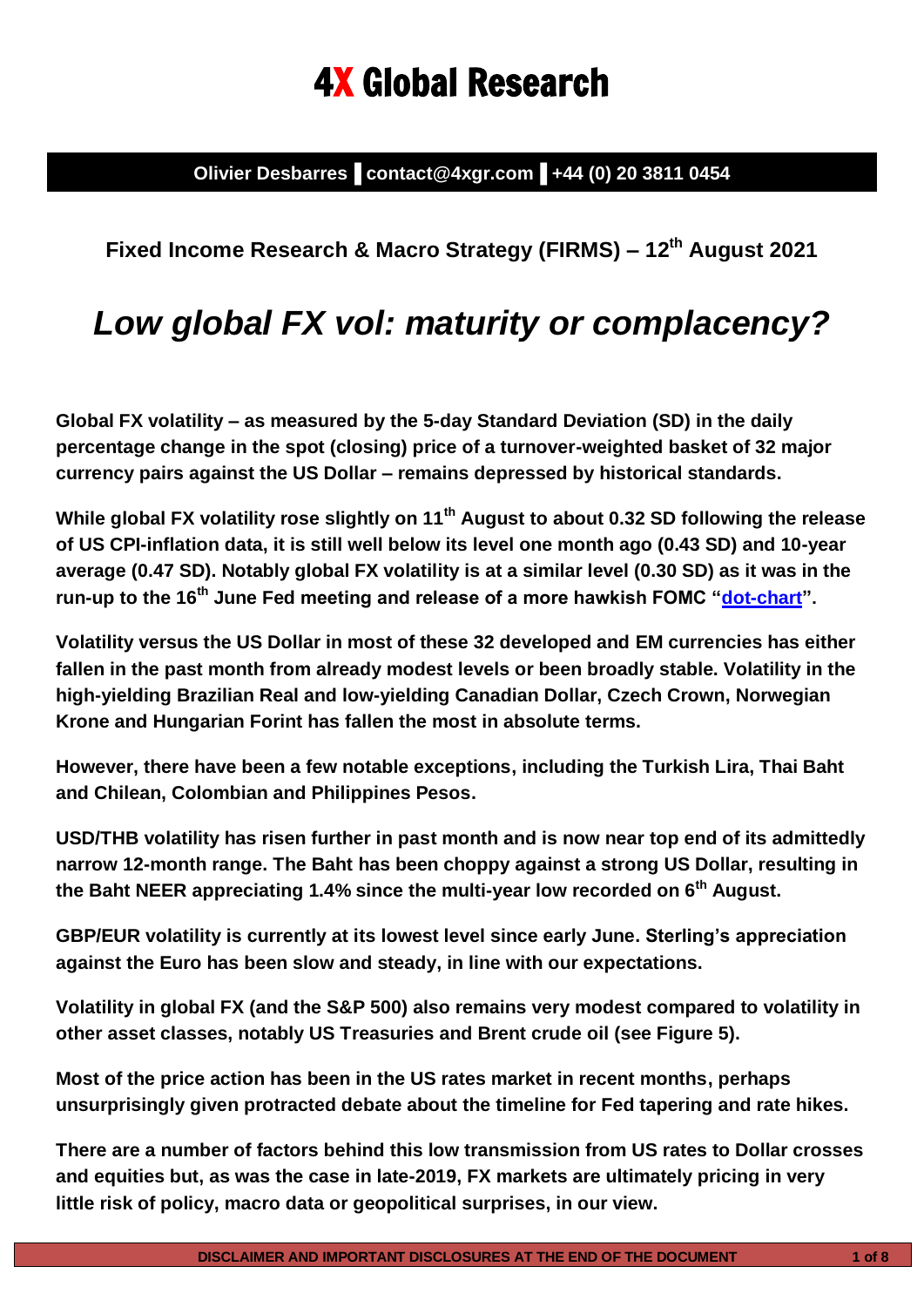#### **FX volatility low by historical standards, vol in most USD crosses down in past month**

**Global FX volatility remains depressed both by historical standards and relative to volatility in other asset classes, in particular US Treasuries and Brent crude oil. There are a number of factors behind this low transmission from US rates to US Dollar crosses but FX markets are ultimately pricing in very little risk of policy, macro data or geopolitical surprises, in our view.** 

We estimate that realised volatility in a turnover-weighted basket of 32 major currency pairs against the US Dollar – measured by the 5-day Standard Deviation (SD) in the daily percentage change in the spot (closing) price – was 0.32 on 11<sup>th</sup> August (see Figure 1). While global FX volatility rose slightly on 11<sup>th</sup> August following the release of US CPI-inflation data for July, it is still well below its level one month ago (0.43 SD) and below its 10-year average (0.47 SD). Notably global FX volatility is at a similar level (0.30 SD) as it was in the run-up to the 16<sup>th</sup> June Federal Reserve policy meeting and the release of a more hawkish FOMC ["dot-chart"](https://www.federalreserve.gov/monetarypolicy/files/fomcprojtabl20210616.pdf) (see [Fed: Same game, different rules,](https://www.4xglobalresearch.com/wp-content/uploads/2021/06/4X-Global-Research_Fed_Same-game-different-rules.pdf) 22<sup>nd</sup> June 2021).

#### **Figure 1: Global FX volatility has fallen in past month and is well below its historical average**



5-day standard deviation in daily % change in weighted basket of major currency pairs versus US Dollar \*

#### *Source: 4X Global Research, BIS, investing.com*

*Note: \* Spot/closing price. Basket weighted by currency-pair turnover in 2019; currency pairs versus US Dollar are AUD, CAD, CHF, DKK, EUR, GBP, JPY, NOK, NZD, SEK, ARS, BRL, CLP, COP, MXN, CZK, HUF, PLN, RON, RUB, ZAR, TRY, ILS, CNY, IDR, INR, KRW, MYR, PHP, SGD, TWD and THB. Latest data point is for 11th August 2021.*

**The picture is even more benign if we take a longer-term measure of global FX volatility**. Specifically the one-month standard deviation in the daily percentage change in the spot (closing) price was about 0.36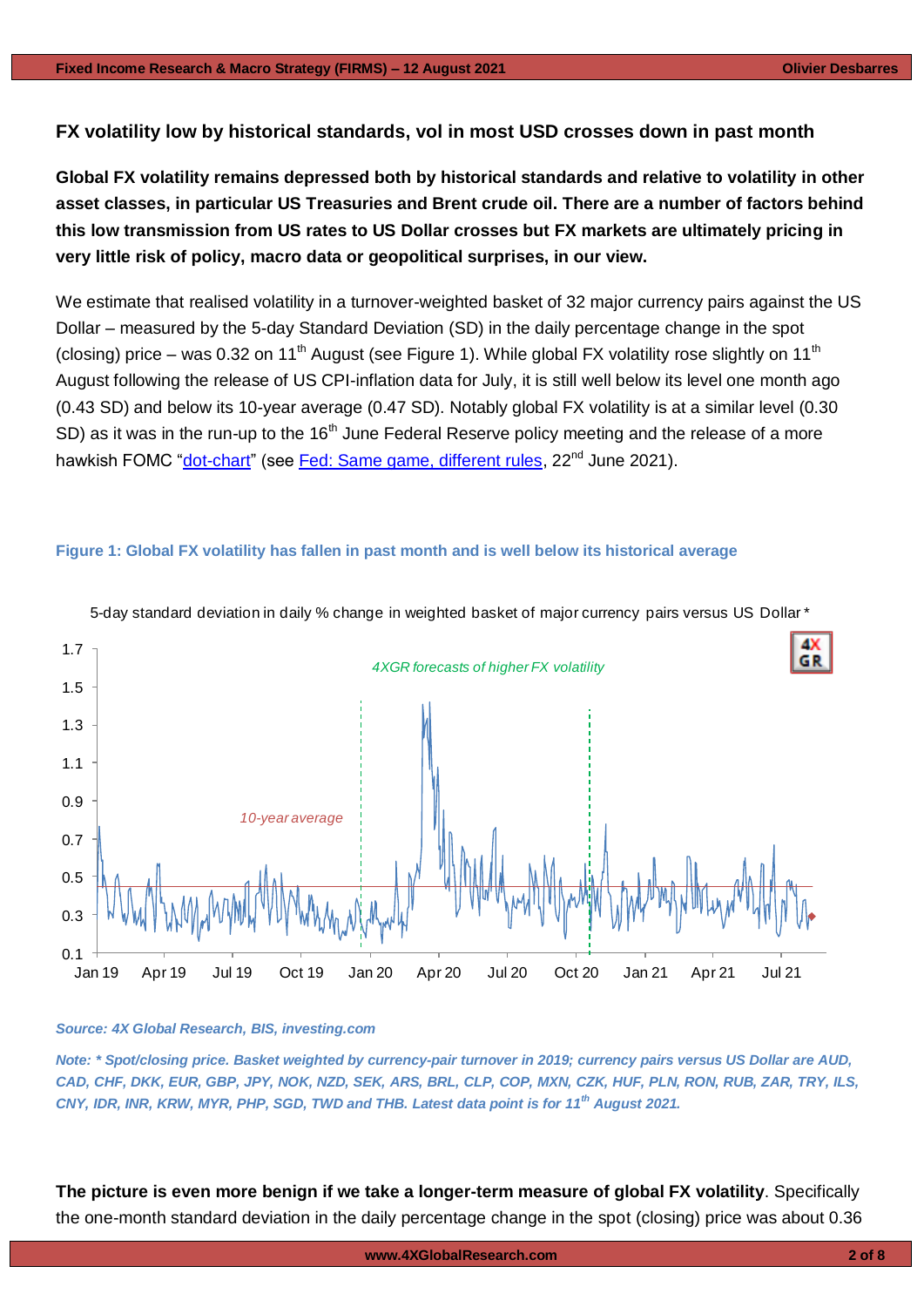on 11<sup>th</sup> August, its lowest level since late-April and again well below its 10-year average of about 0.5 SD (see Figure 2).

#### **Figure 2: FX volatility even more benign when calculated using longer timeframe**



1-month deviation in daily % change in weighted basket of major currency pairs versus US Dollar \*

#### *Source: 4X Global Research, BIS, investing.com*

*Note: \* Spot/closing price. Basket weighted by currency-pair turnover in 2019; currency pairs versus US Dollar are AUD, CAD, CHF, DKK, EUR, GBP, JPY, NOK, NZD, SEK, ARS, BRL, CLP, COP, MXN, CZK, HUF, PLN, RON, RUB, ZAR, TRY, ILS, CNY, IDR, INR, KRW, MYR, PHP, SGD, TWD and THB. Latest data point is for 11th August 2021.*

**Volatility versus the US Dollar in most of the 32 major developed and emerging market currencies tracked has either fallen in the past month from already modest levels or been broadly stable** (see Figure 3). Volatility in the high-yielding Brazilian Real and the low-yielding Canadian Dollar, Czech Crown Norwegian Krone and Hungarian Forint has fallen the most in absolute terms. Volatility in most currencies is also currently lower or comparable to the volatility recorded in the run-up to the Federal Reserve's policy meeting on  $16<sup>th</sup>$  June (as highlighted by the yellow diamonds in Figure 3).

We note that GBP/EUR volatility has continued to fall and is currently at its lowest level since early June. Sterling's appreciation against the Euro has been slow and steady, in line with our expectations (see FX [Focus: USD, GBP, NZD and THB,](https://www.4xglobalresearch.com/wp-content/uploads/2021/08/4X-Global-Research_-FX-Focus_USD-GBP-NZD-and-THB.pdf) 6<sup>th</sup> August 2021, Sterling's coming home...albeit slowly, 16<sup>th</sup> July 2021, and [Sterling leads Euro 1-0 at half-time in dull encounter but could extend advantage,](https://www.4xglobalresearch.com/wp-content/uploads/2021/06/4X-Global-Research_Sterling-leads-Euro-1-0-at-half-time-in-dull-encounter-but-could-extend-advantage.pdf) 29<sup>th</sup> June 2021). In level terms only the USD/IDR cross, which Bank Indonesia arguably manages very closely, is currently exhibiting lower volatility than GBP/EUR according to our estimates.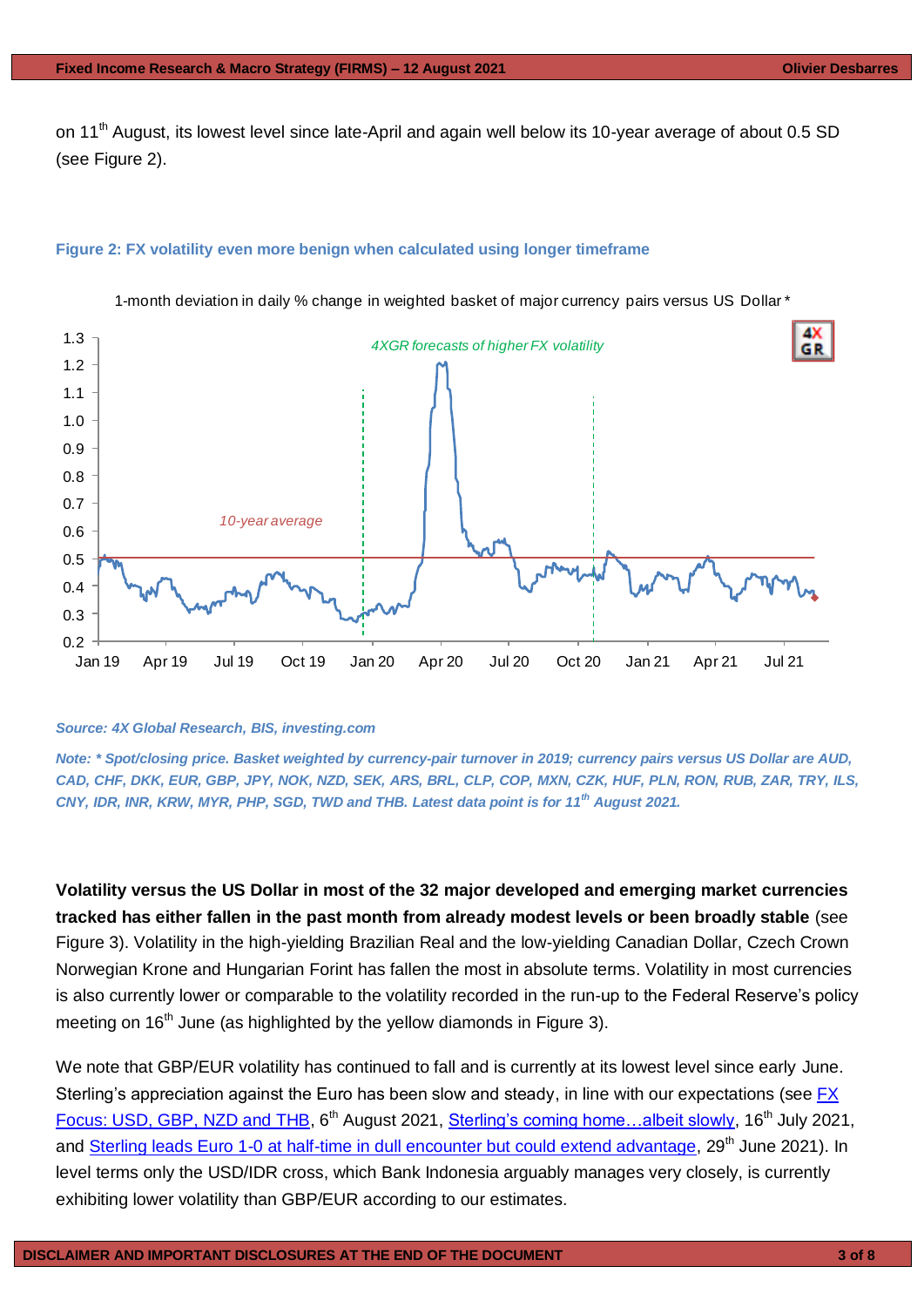#### **Figure 3: Volatility vs Dollar in most currency pairs has either fallen or been broadly stable in past month**



*Source: 4X Global Research, BIS, investing.com Note: Latest is 11th August 2021.*

#### **There have been a few notable exceptions**.

- The high-yielding **Turkish Lira** has recorded a non-negligible increase in volatility in the past month but USD/TRY volatility remains low by its historical standards (see Figure 3).
- **Thai Baht** volatility has risen further in the past month and is now near the top end of its (admittedly narrow) 12-month range. The Baht has in the past eleven sessions traded in a wide range of nearly 2% against a reasonably strong US Dollar (around the 33.1 level). As a result, the Thai Baht Nominal Effective Exchange Rate, which had weakened to a 204-week low on 6<sup>th</sup> August, has since appreciated about 1.4% according to our estimates (see Figure 4).
- Volatility in the **Chilean, Colombian and Philippines Pesos** has not risen much in the past month but is materially higher than it was two months ago and in the upper half of their respective 12 month ranges.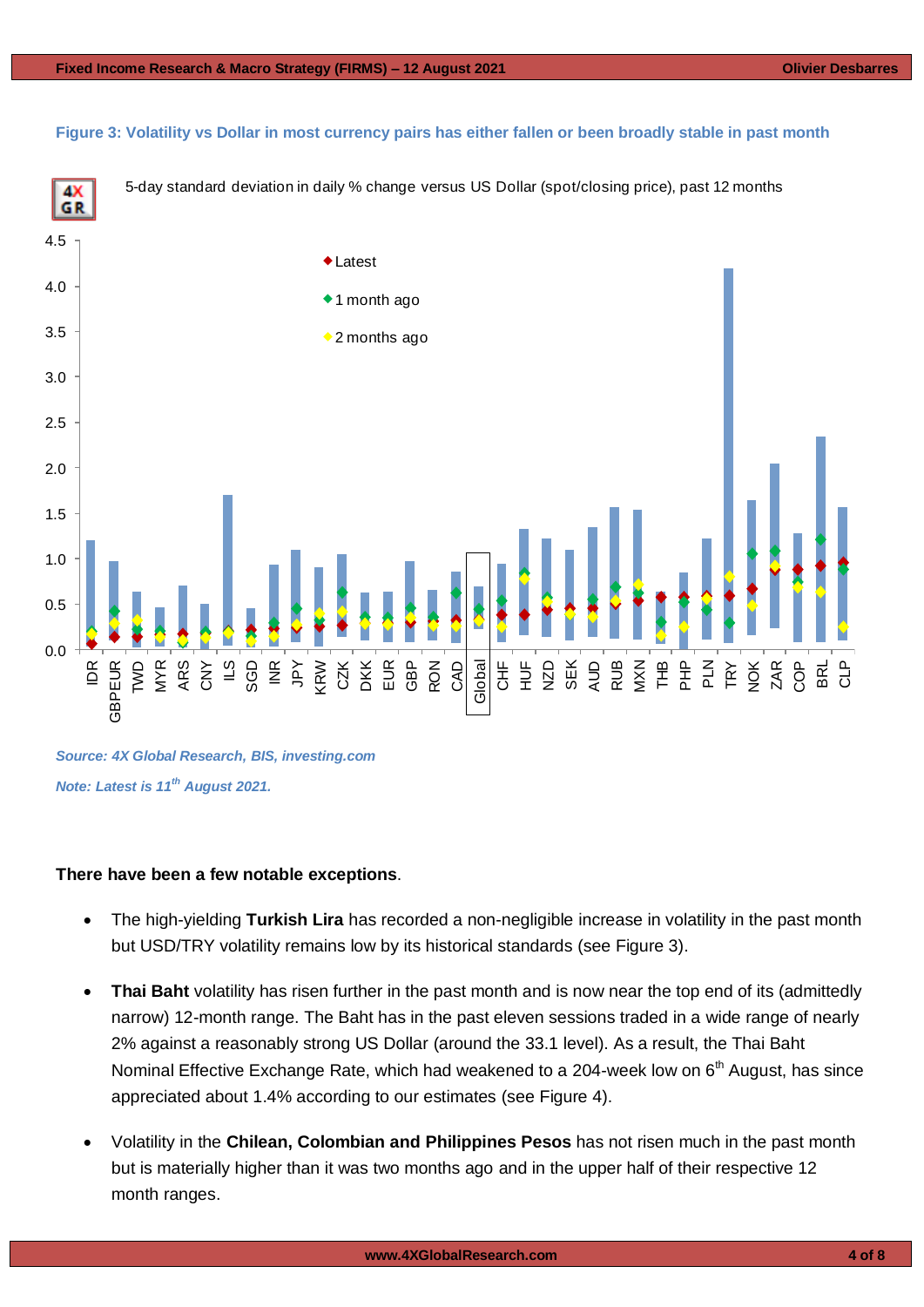





*Source: 4X Global Research, BIS, investing.com*

#### **FX volatility also materially lower than volatility in US Treasuries and Brent crude oil**

**Global FX volatility also remains very modest compared to volatility in other asset classes, notably US Treasuries and Brent crude oil** (see Figure 5). Even volatility in USD/CLP, currently the highest (at about 0.95 SD) among major currencies according to our estimates, is materially lower than volatility at even the very long-end of the US Treasury curve (volatility in 30-year Treasury yields is about twice as high at about 1.9 SD). Volatility in the S&P 500 has also been very subdued while the US Dollar's gains (and losses) have been "orderly".

**The bottom line is that most of the price action has been in the US rates market in recent months.** This is perhaps unsurprising given the protracted (and at times schizophrenic) debate about the short and medium-term outlook for US inflation and economic growth and by extension about the likely timeline for the Federal Reserve to start tapering its QE program and hiking its policy rate.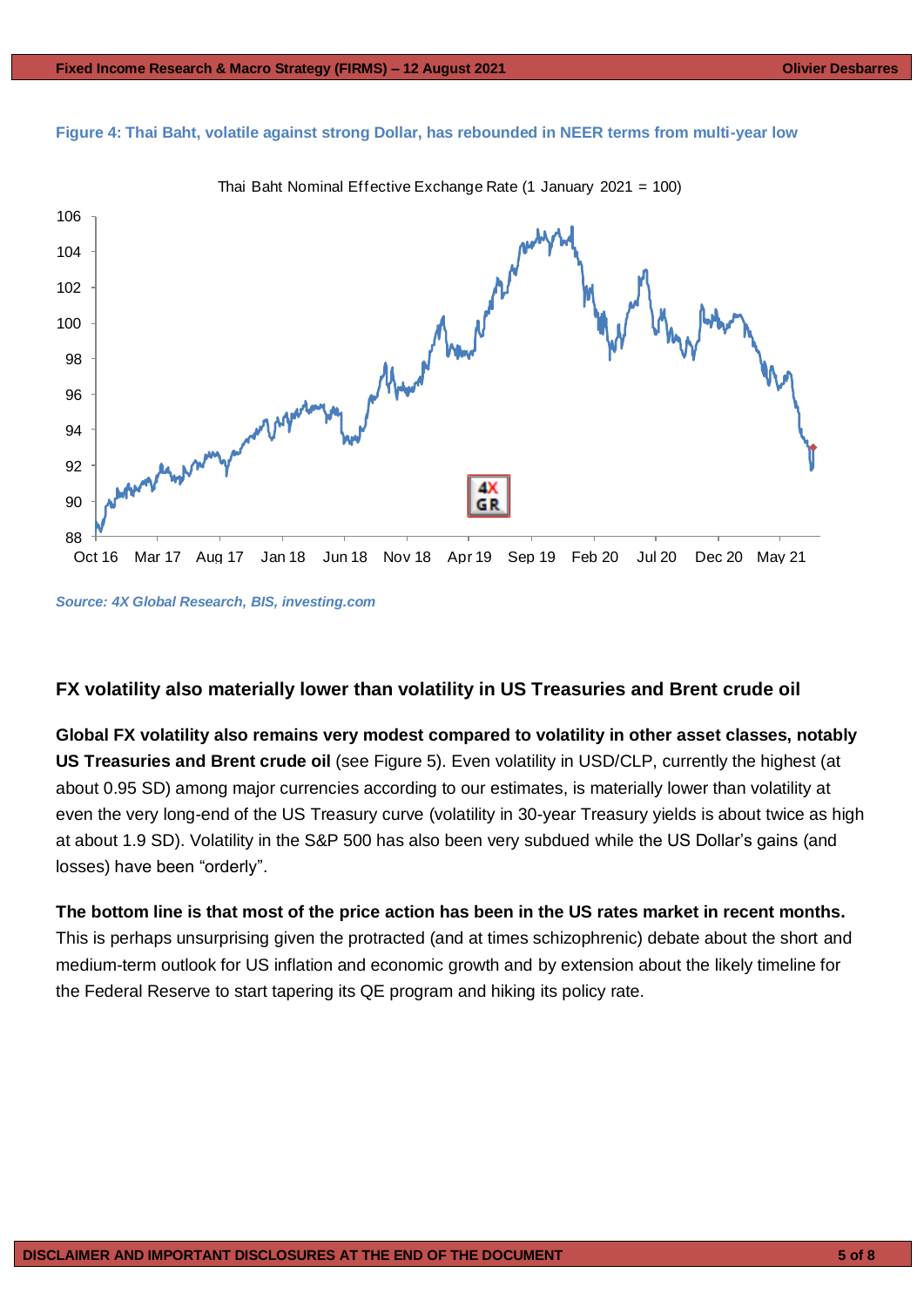5



### **Figure 5: FX and equity volatility remains far weaker than in US rates market and Brent crude oil**  2

*Source: 4X Global Research, BIS, Federal Reserve, investing.com*

*Note: \* Turnover-weighted basket of 32 major currency pairs against the US Dollar; \*\* US Dollar Nominal Effective Exchange Rate (using Federal Reserve trade weights).*

**The release on Friday of very strong US labour market data for July along with yesterday's release of broadly-in-line US CPI-inflation data have done little to quell volatility in US rates**. Headline CPIinflation remained unchanged at 5.4% yoy in July and arguably more relevant core CPI-inflation fell to 4.3% yoy from 4.5% yoy in June (see [FX Focus: USD, GBP, NZD and THB,](https://www.4xglobalresearch.com/wp-content/uploads/2021/08/4X-Global-Research_-FX-Focus_USD-GBP-NZD-and-THB.pdf) 6<sup>th</sup> August 2021). Two 2-year US Treasury yields had yesterday morning risen to their strongest level since mid-July (just short of 0.25%) but fell sharply in the wake of the CPI-inflation release to close at around 0.22% or nearly 2bp down from the previous day's close. US 10-year yields fell by a similar magnitude (in basis point terms) while 30-year yields closed broadly unchanged, resulting in a dovish steepening (albeit modest) of the US yield curve.

The narrative will now conceivably shift to whether US CPI-inflation may have already peaked despite signs that the labour market and headline growth remain strong and to the implications for US monetary policy. However, price action in the past few months suggests to us that markets (and analysts) may still be a long way off from coming to a firm and uniform conclusion.

#### **Importantly the transmission mechanism from the US rates market to the US equity and global FX markets has not been particularly strong, for a number of reasons in our view**.

First, it is not always crystal clear whether a fall or rise in US interest rates (and the reasons behind these moves) are a net positive or negative for a specific currency or equity index. At the very least short-term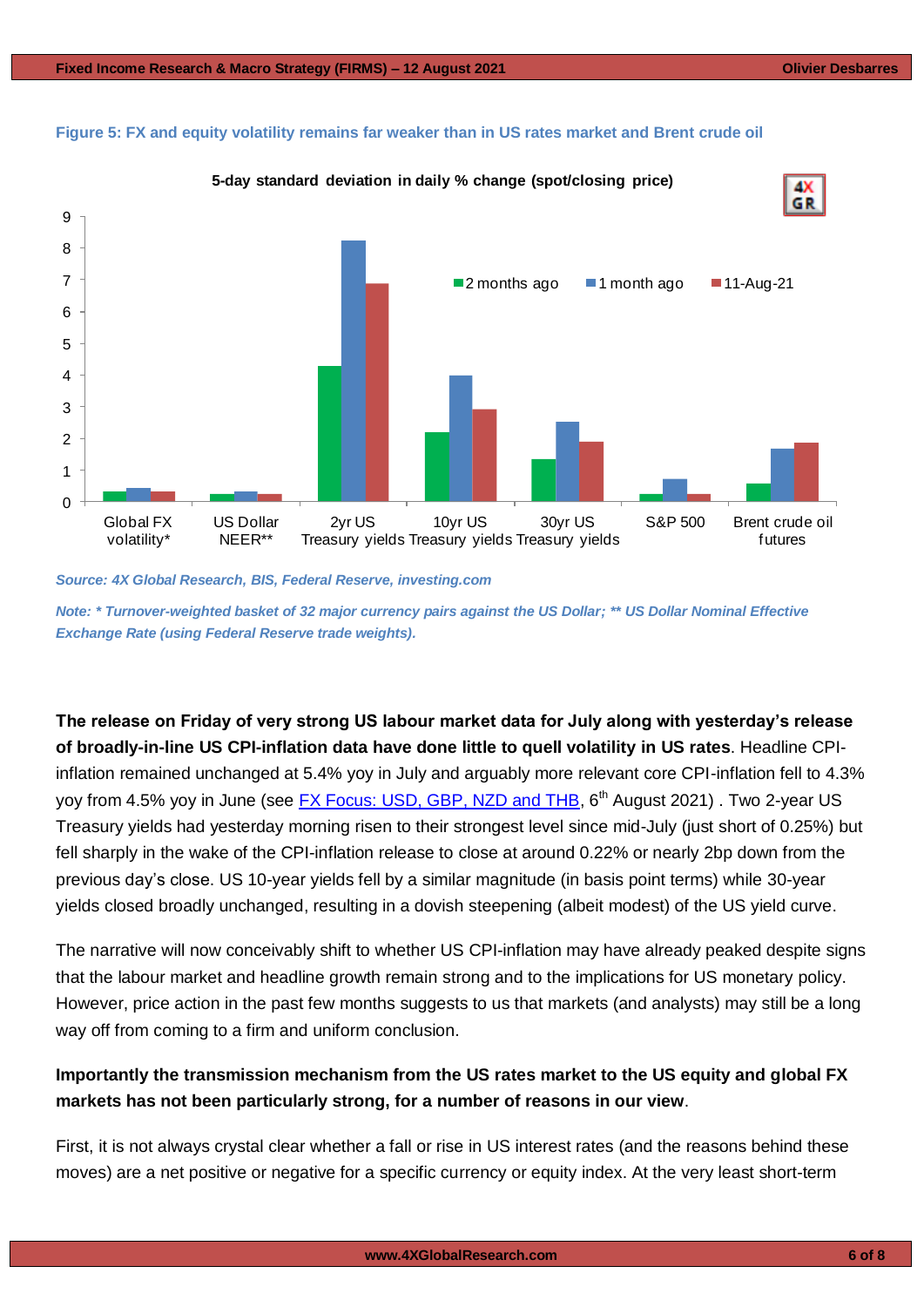interest differentials, both in terms of levels and changes, have operated with a low beta vis-à-vis other asset classes, in our view.

Second, many central banks – particularly in Asia – continue to actively manage their currencies (via Dollar swaps and intervention in the FX market) to both influence their underlying paths and to minimise volatility against the currencies of their main trading partners which in most cases includes the US Dollar.

A third, inter-related reason is that there has been limited currency contagion across emerging market (EM) currencies, a theme we have elaborated on in previous *FIRMS* reports (see [Depressed FX volatility allows](https://gallery.mailchimp.com/948838a86ce72ab6d8019a39d/files/ddd94680-3b68-4afe-9c3f-89f579b80e8a/4X_Global_Research_Depressed_FX_volatility_allows_for_few_surprises.pdf)  [for few surprises,](https://gallery.mailchimp.com/948838a86ce72ab6d8019a39d/files/ddd94680-3b68-4afe-9c3f-89f579b80e8a/4X_Global_Research_Depressed_FX_volatility_allows_for_few_surprises.pdf) 22<sup>nd</sup> November 2019, [FX Vol gone AWOL, directionality has not,](https://gallery.mailchimp.com/948838a86ce72ab6d8019a39d/files/b6c41998-5bcf-44f8-a313-553da9be3fce/4X_Global_Research_FX_Vol_gone_AWOL_directionality_has_not.pdf) 19<sup>th</sup> July 2019, and [Three Themes: Low FX vol, EM contagion and global growth,](https://gallery.mailchimp.com/948838a86ce72ab6d8019a39d/files/7e4c4474-3676-4367-a88a-5698c7b140a8/4X_Global_Research_Low_FX_vol_EM_contagion_and_global_growth.pdf) 5<sup>th</sup> April 2019).

Finally, participants in US equity and global FX markets will have a varied number of reasons for maintaining their positions (whether long or short) which are largely unaffected by daily gyrations in US rates markets.

**Nevertheless, as was the case in late-2019, FX markets are ultimately pricing in very little risk of policy, macro data or geopolitical surprises, in our view.**